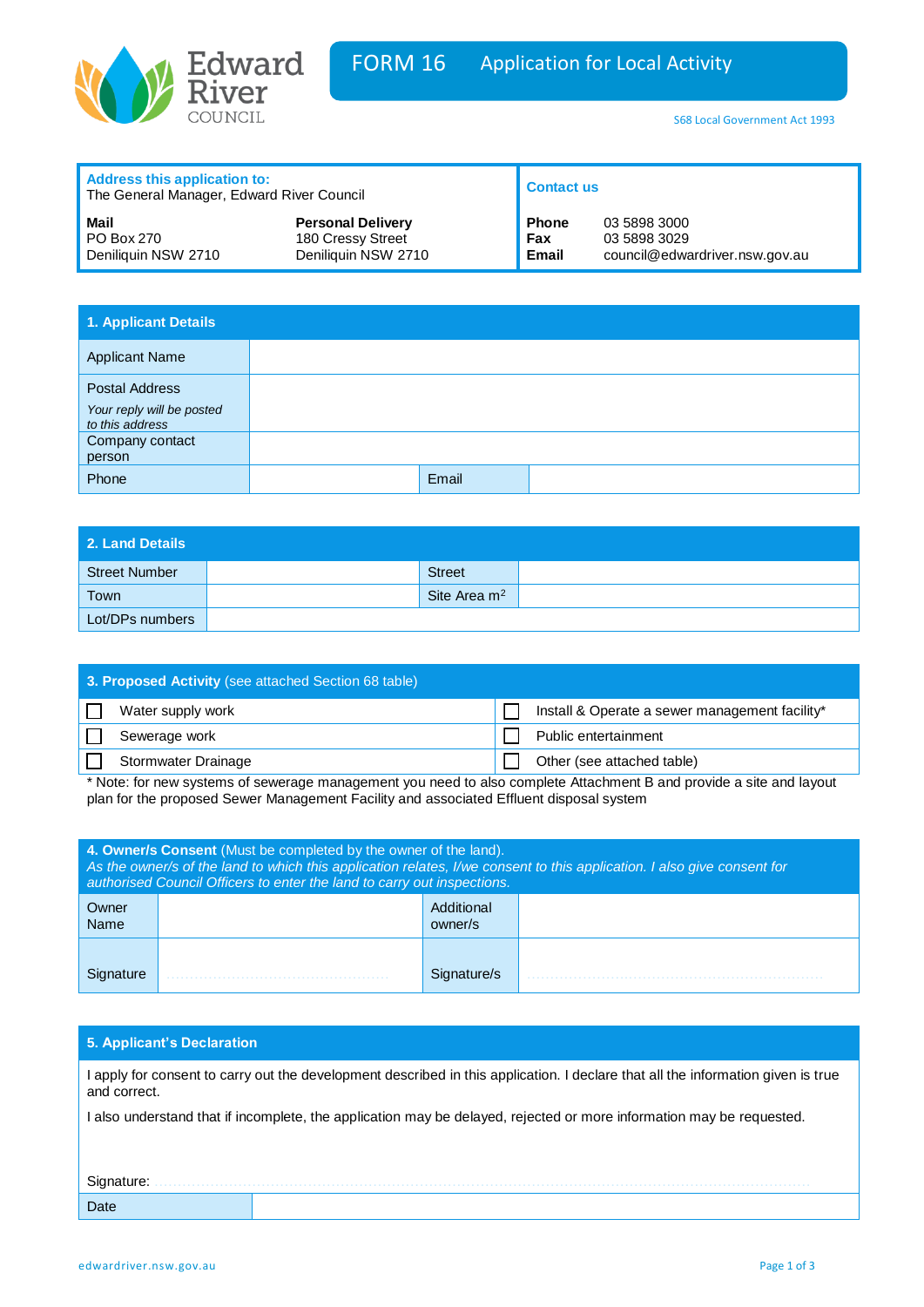## **ATTACHMENT A - Section 68 Approvals**

| <b>PART A - STRUCTURES OF PLACES OF PUBLIC ENTERTAINMENT</b>                                                                                                                                                                         |
|--------------------------------------------------------------------------------------------------------------------------------------------------------------------------------------------------------------------------------------|
| Install a manufactured home, moveable dwelling or associated structure on land                                                                                                                                                       |
|                                                                                                                                                                                                                                      |
| PART B - WATER SUPPLY, SEWERAGE AND STORMWATER DRAINAGE WORK                                                                                                                                                                         |
| Carry out water supply work                                                                                                                                                                                                          |
| Draw water from a council water supply or a standpipe or sell water so drawn                                                                                                                                                         |
| Install, alter, disconnect or remove a meter connected to a service pipe                                                                                                                                                             |
| Water supply work                                                                                                                                                                                                                    |
| Carry out sewerage work                                                                                                                                                                                                              |
| Carry out stormwater drainage work                                                                                                                                                                                                   |
| Connect a private drain or sewer with a public drain or sewer under the control of a council or with a drain or sewer<br>which connects with such a public drain or sewer                                                            |
| <b>PART C - MANAGEMENT OF WASTE</b>                                                                                                                                                                                                  |
| For fee or reward, transport waste over or under a public place                                                                                                                                                                      |
| Place waste in a public place                                                                                                                                                                                                        |
| Place a waste storage container in a public place                                                                                                                                                                                    |
| Dispose of waste into a sewer of the council                                                                                                                                                                                         |
| Install, construct or alter a waste treatment device or a human waste storage facility or a drain connected to any<br>such device or facility                                                                                        |
| Operate a system of sewage management (within the meaning of s68A)                                                                                                                                                                   |
|                                                                                                                                                                                                                                      |
| <b>PART D - COMMUNITY LAND</b>                                                                                                                                                                                                       |
| Engage in a trade or business                                                                                                                                                                                                        |
| Direct or procure a theatrical, musical or other entertainment for the public                                                                                                                                                        |
| Construct a temporary enclosure for the purpose of entertainment                                                                                                                                                                     |
| For fee or reward, play a musical instrument or sing                                                                                                                                                                                 |
| Set up, operate or use a loudspeaker or sound amplifying device                                                                                                                                                                      |
| Deliver a public address or hold a religious service or public meeting                                                                                                                                                               |
|                                                                                                                                                                                                                                      |
| <b>PART E - PUBLIC ROADS</b>                                                                                                                                                                                                         |
| Swing or hoist goods across or over any part of a public road by means of a lift, hoist or tackle projecting over the<br>footway                                                                                                     |
| Expose or allow to be exposed (whether for sale or otherwise) any article in or on or so as to overhang any part of<br>the road or outside a shop window or doorway abutting the road, or hang an article beneath an awning over the |

| <b>PART F-OTHER ACTIVITIES</b>                                                                                                |
|-------------------------------------------------------------------------------------------------------------------------------|
| Operate a public car park                                                                                                     |
| Operate a caravan park or camping ground                                                                                      |
| Operate a manufactured home estate                                                                                            |
| Install a domestic oil or solid fuel heating appliance, other than a portable appliance                                       |
| Install or operate amusement devices                                                                                          |
| Use a standing vehicle or any article for the purpose of selling any article in a public place                                |
| Carry out an activity prescribed by the regulations or an activity of a class or description prescribed by the<br>regulations |

Water plumbing, sewer and stormwater disposal works should be depicted on a hydraulics plan indicating location, size and types of materials to be utilised. All such work must be carried out by a NSW Licensed Plumber and Drainer.

road